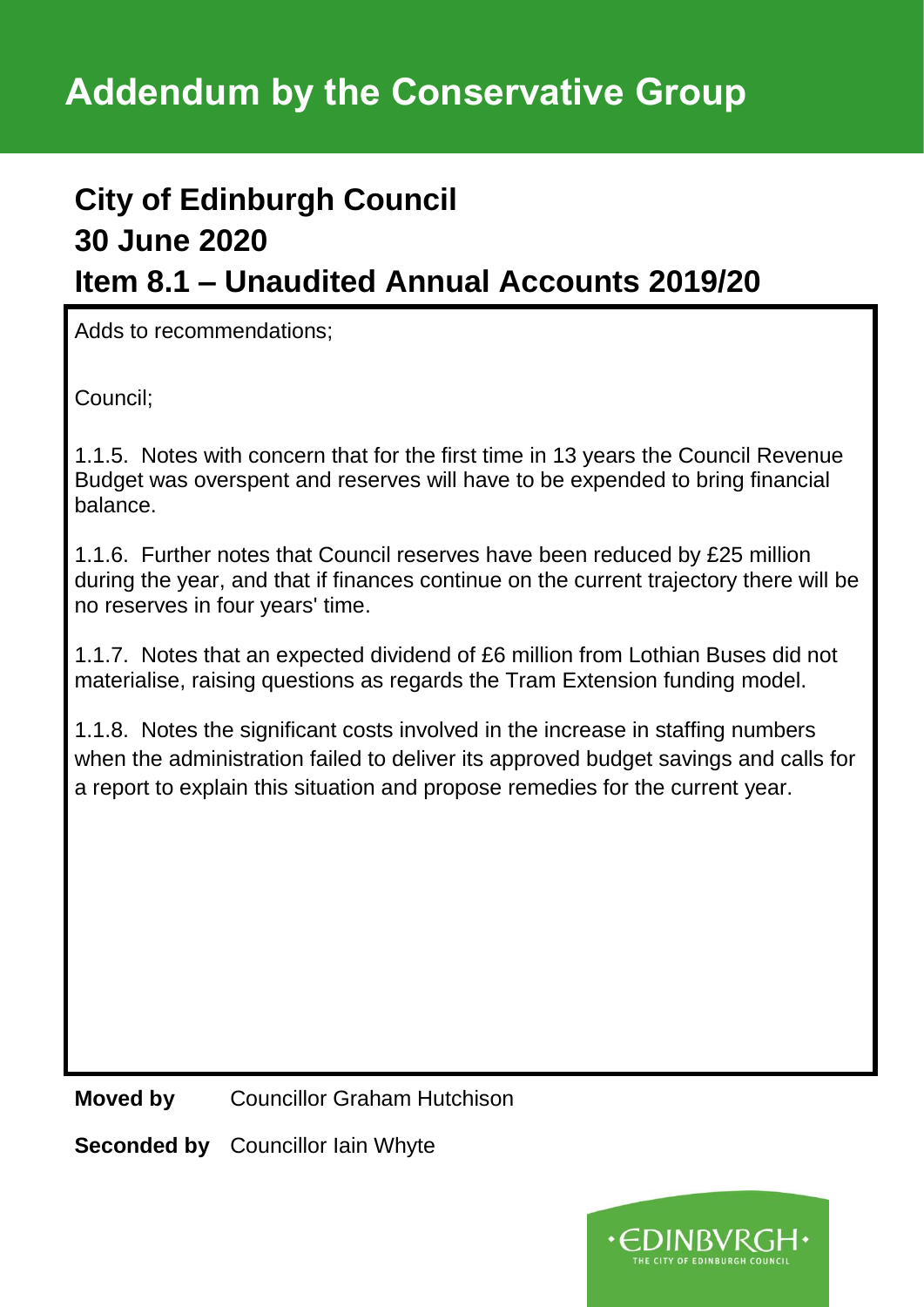# **Addendum by the Green Group**

# **City of Edinburgh Council 30 June 2020 Item 8.1 – Unaudited Annual Accounts 2019/20**

Add to recommendations

1.1.5 That the unaudited accounts show a total unbudgeted impact on reserves of over £13m.

1.1.6 That further deficits are recorded for both Edinburgh Leisure and Edinburgh Integration Joint Board.

1..1.7 That the report referred to in 1.1.3 above should further consider additional risks from recurring deficits in 2020-21 and beyond, over and above those already identified as residual pressures.

1.1.8 That the council leader should therefore write to Scottish Ministers on the urgency of a) providing the council with a revenue settlement which meets its needs; b) furnishing the council with the fiscal autonomy which other European municipal authorities take for granted, including greater powers over non-domestic rates; powers to set council tax levels and band differentials without clawback; progress on council tax replacement; and new revenue-raising powers.

**Moved by:** Councillor Gavin Corbett **Seconded by:**

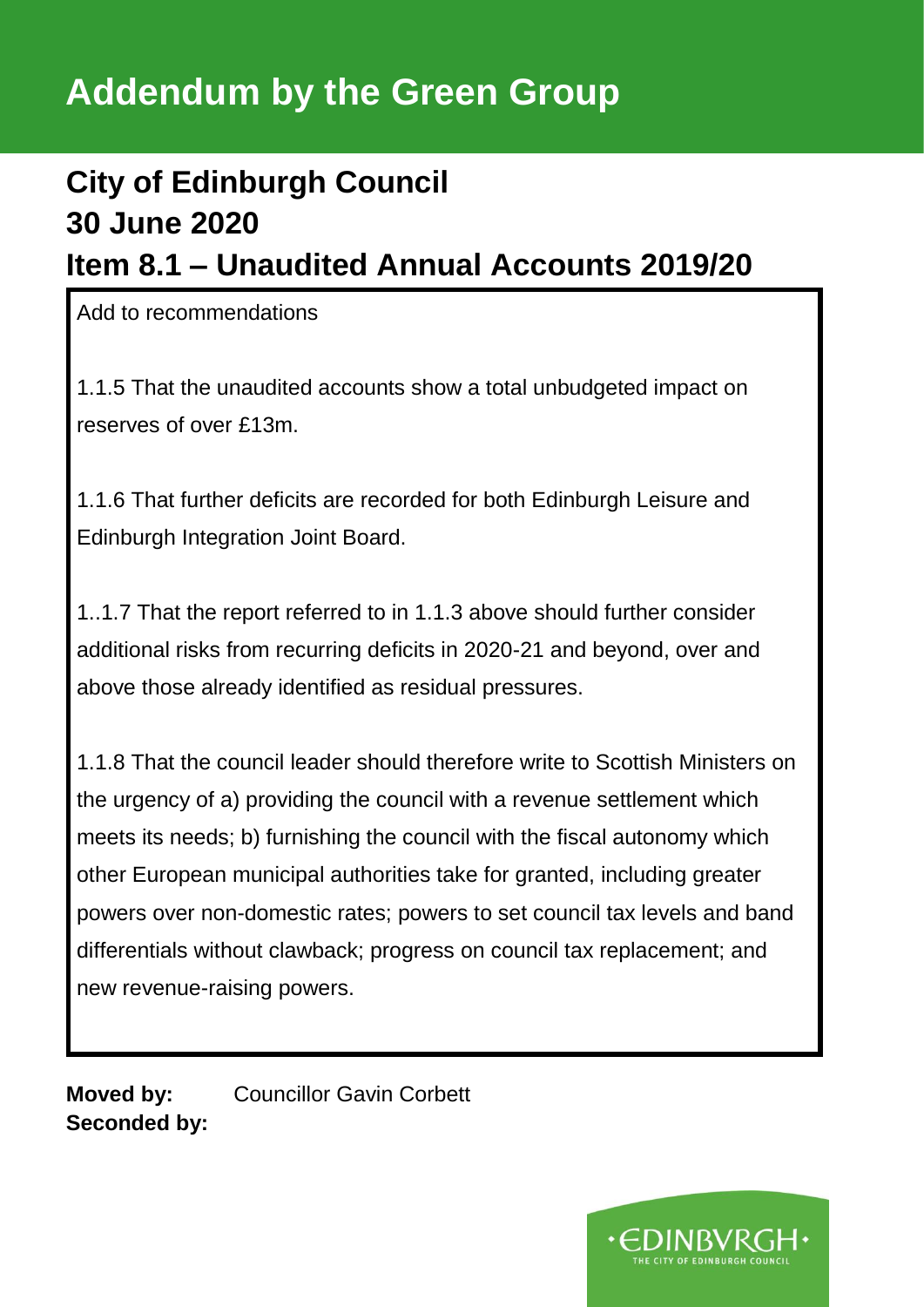### **City of Edinburgh Council 30 June 2020 Item 8.2 – Revenue Budget 2020/21 Update**

Adds to recommendations;

Council;

1. Notes the significant funding gap detailed in the report and regrets that reserves are being diminished at a rapid rate.

2. Requests a report giving clarification as to whether furloughed staff were active from 19th of March until the 12th June and why furlough or redeployment was not considered sooner.

3. Regrets that the Council has made no political case to the Scottish Government for fair funding for Edinburgh to cover the Council's specific needs as a result of the pandemic.

**Moved by** Councillor Graham Hutchison

**Seconded by** Councillor Andrew Johnston

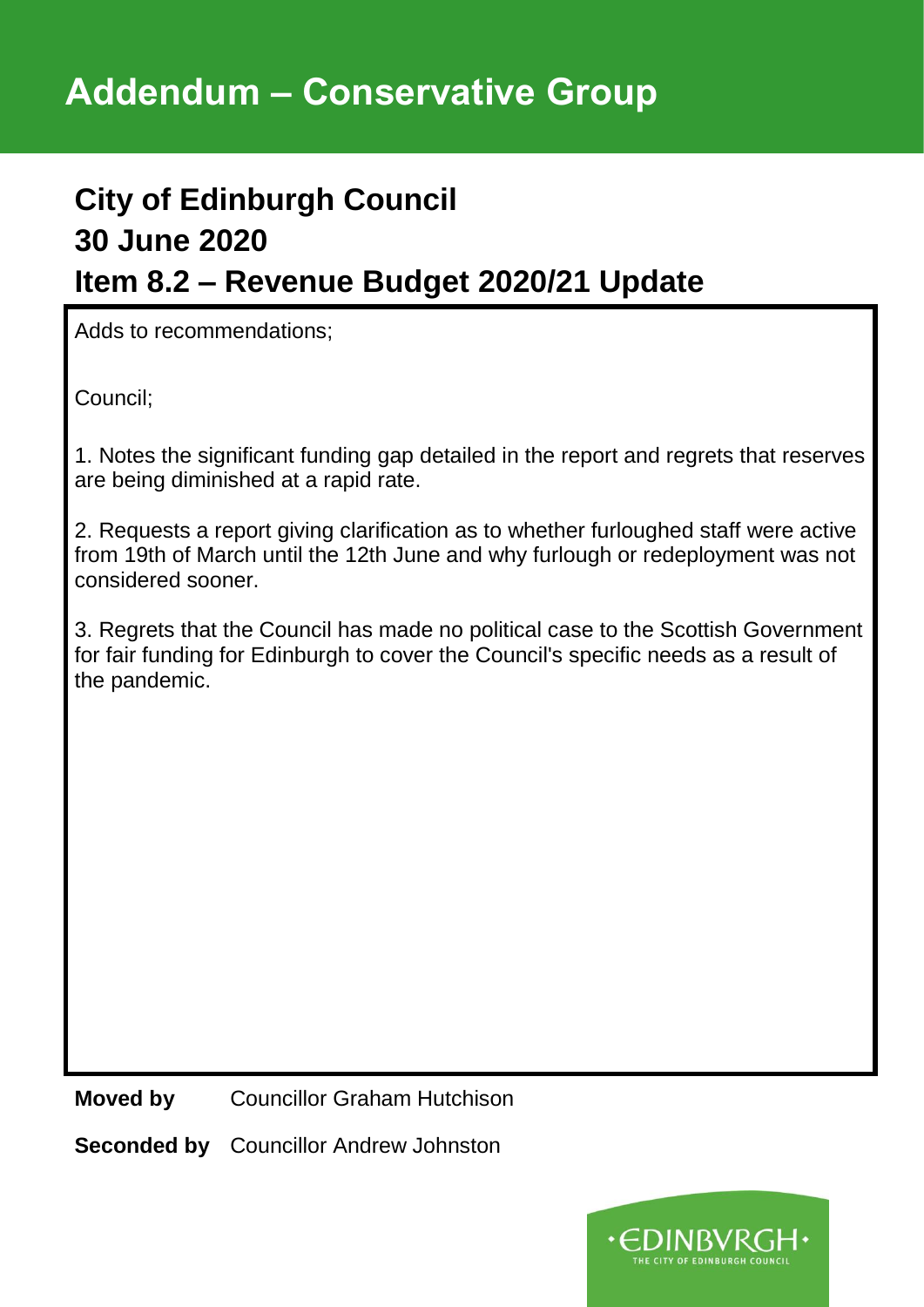## **City of Edinburgh Council 30 June 2020 Item 8.4 – Office of Lord Provost: Year Three Report 2019/20**

Commends the work of the Lord Provost, Depute Lord Provost and Bailies for the continued commitment and support.

Calls for a report in two cycles on new methods and new technology enabling the continued support of civic life in the capital city while Covid-19 regulations apply.

To include how virtual ceremonies can be delivered & how the Depute Lord Provost and Bailies can assist with these new approaches.

**Moved by:** Depute Lord Provost

**Seconded by:** Lord Provost

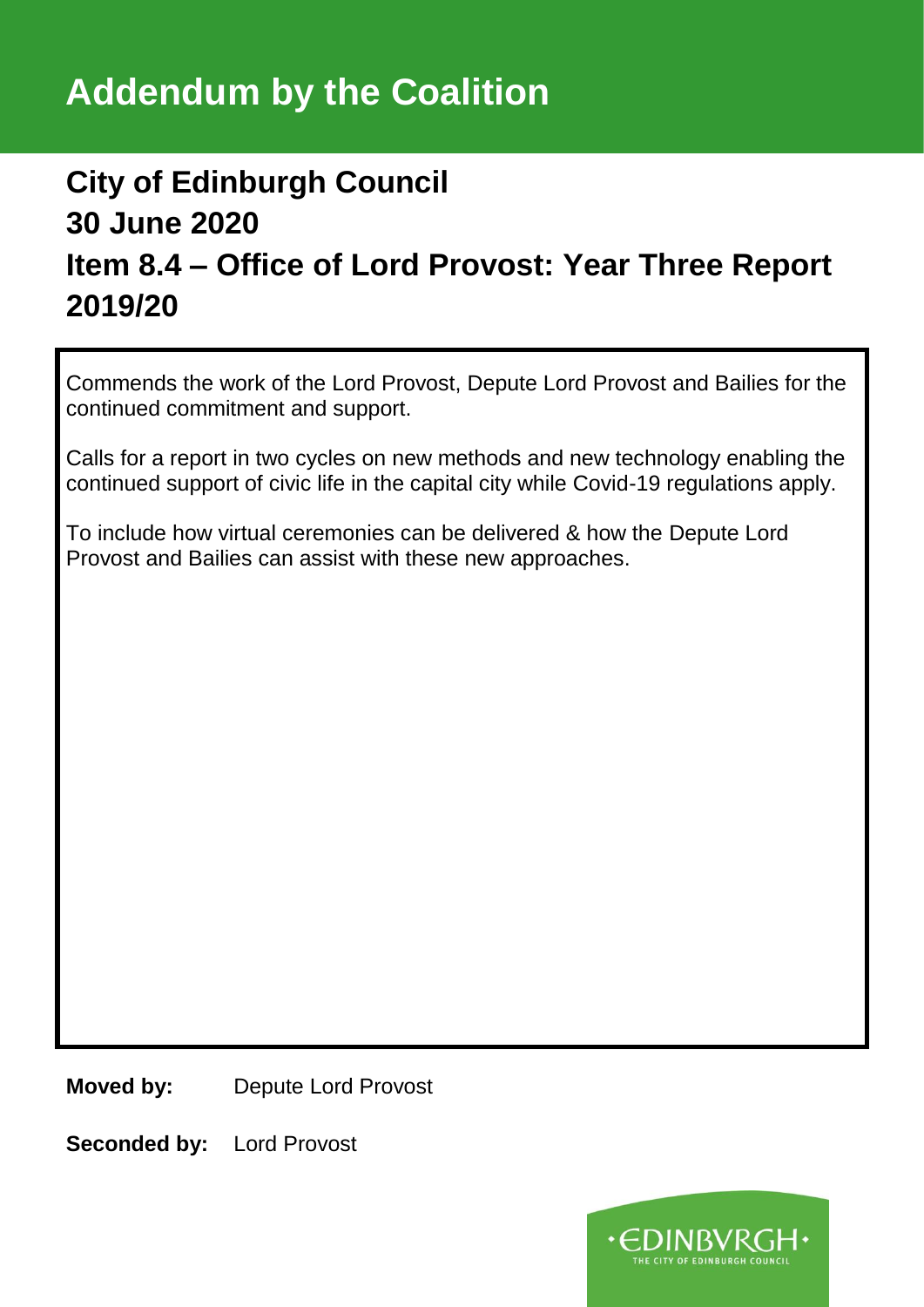### **City of Edinburgh Council 30 June 2020 Item 8.4 – Office of Lord Provost: Year Three Report 2019/20**

Council, adds the following to the recommendations:

- a) 1.6 thanks the staff and City Officers in the Office of Lord Provost for their dedication during the year as demonstrated by the activity and outcomes detailed in the report;
- b) adds to the end of 1.4, "recognising as we emerge from the Covid-19 pandemic the importance of civic leadership and community at this time, alongside economic recovery, and therefore calls for a further detailed report in two cycles on proposed methods of civic engagement by the Lord Provost, Depute Lord Provost and Bailies, to ensure as complete a civic presence as possible. The report to include the potential and appropriateness of undertaking events by virtual methods; other new ways of engaging; reference to government and other guidelines; and any budget impacts for the Office of Lord Provost."

**Moved by** Councillor Jason Rust

**Seconded by** Councillor

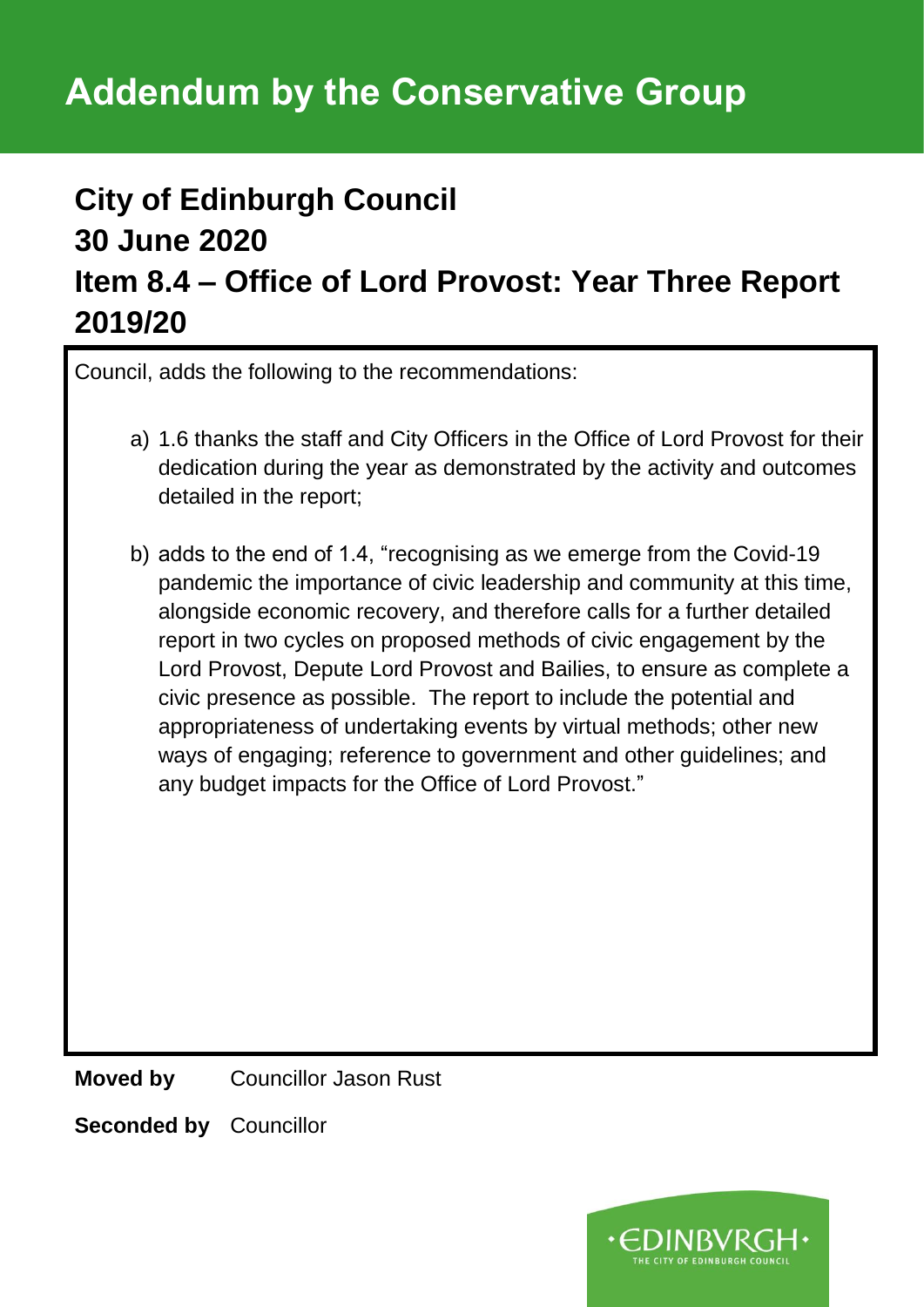# **Amendment by the Conservative Group**

### **City of Edinburgh Council 30 June 2020 Item 9.5 – Motion by Councillor Lezley Marion Cameron – Safe Re-opening of Businesses in Edinburgh**

Council:

Replaces the first and second paragraphs with the following:

- 1) Notes the public engagement with the Spaces for People initiative which supports sustainable travel and physical distancing measures across Edinburgh's communities, and to support local businesses, has generated significant interest across the city with over 3,000 suggestions submitted.
- 2) Recognises the key themes emerging include the narrowness of pavements, limited space to queue and the speed to traffic.
- 3) Notes that our city is diverse and retail and hospitality businesses operating in different locations from the city centre to village high streets face shared and differing challenges and the key to understanding and meeting these is through consultation with business owners and residents.
- 4) Notes that the level of involvement and consultation with local business has so far been limited and this is evident from the low- level of awareness of the pending town-centre plans in the business communities across the city as well as the threat of legal challenges to some proposed road closure schemes.
- 5) Acknowledges that supporting our local high streets and city centre is key to ensuring a sustainable economic recovery for Edinburgh and that many measures in addition to Spaces for People will be critical to this including but not limited to:

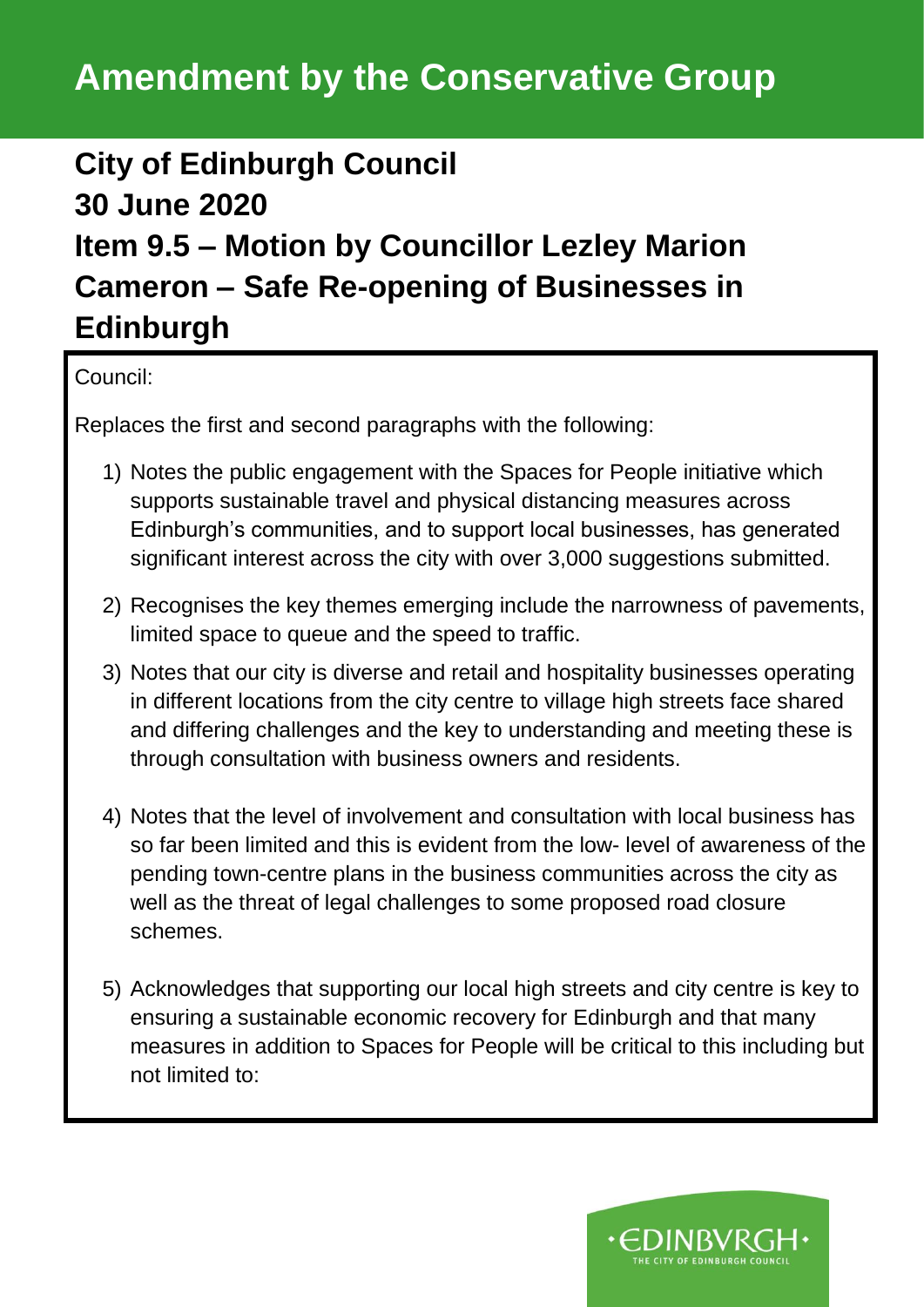|  | a) Encouraging residents to "Buy Local" |  |  |  |
|--|-----------------------------------------|--|--|--|
|--|-----------------------------------------|--|--|--|

- b) Relaxing rules on pavement eating and drinking and the use of other outdoor areas for this purpose
- c) Consulting with businesses and their trade organisation to understand their concerns and therefore understand what the council can do to better support them

And adds after "practicable" (in Para 3) "to include details of:

a) Where businesses can find details of guidance,

- b) How it is being decided which areas are suitable for the increased use of outdoor space and how this is being facilitated;
- c) What guidelines are being used to mediate between Council departments where there are competing priorities such as income generation from parking versus enabling the provision of space for businesses to open and support economic activity, recognising that different areas may require different solutions;
- d) How the decision-making process can be improved to ensure transparency.

**Moved by** Councillor Susan Webber

**Seconded by** Councillor Joanna Mowat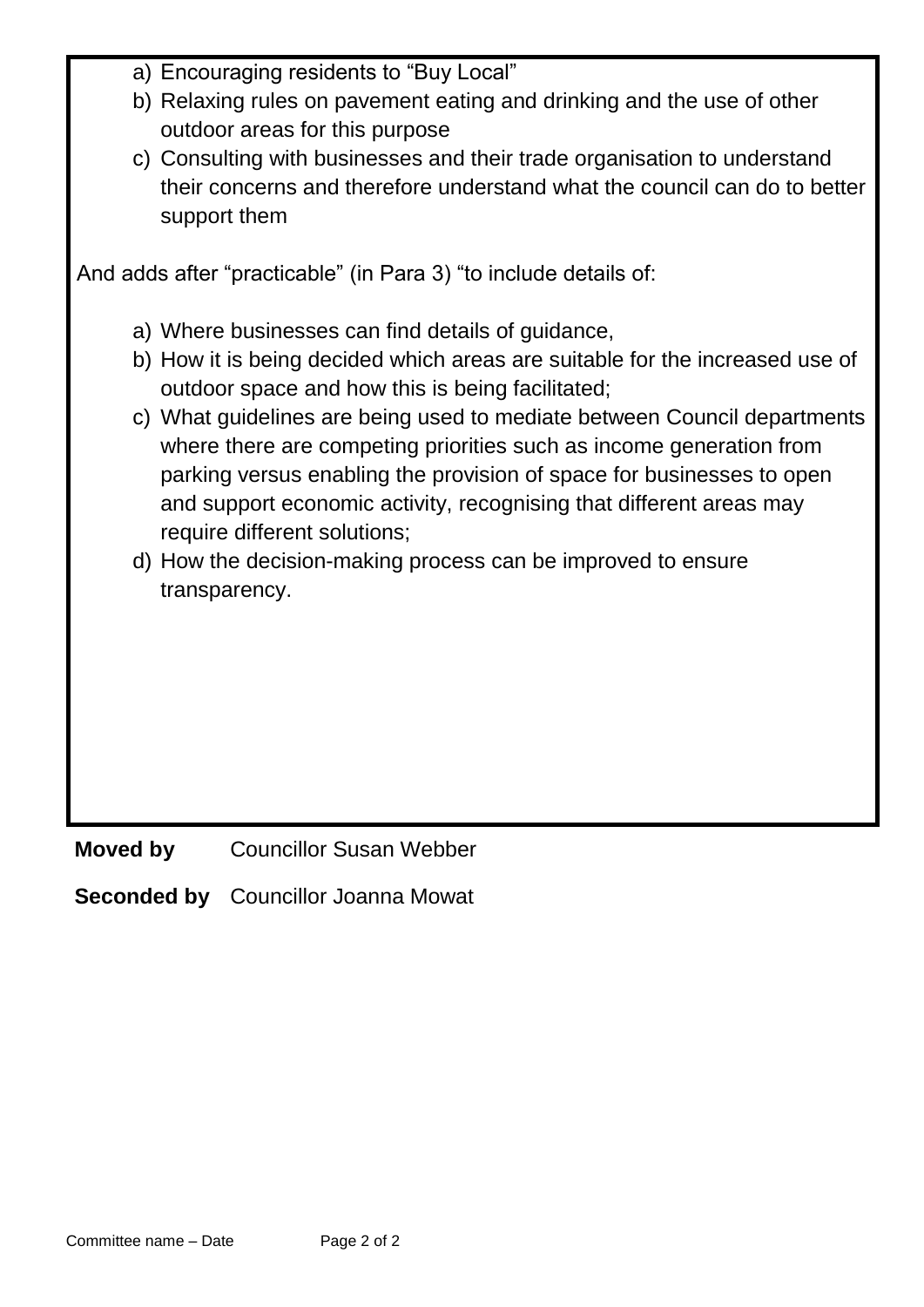# **Addendum by the Scottish Liberal Democrat Group**

# **City of Edinburgh Council 30 June 2020 Item 9.5 – Safe Reopening of Businesses in Edinburgh**

Add at end

"Council regrets the vague proposals which were published on 19 June for town centres, which lacked any substantive detail and resulted in a meaningless five day consultation, further delaying actions to support residents and businesses.

"Council believes it is in the interests of business for there to be clarity and certainty around the arrangements for town centres and calls for the revised proposals, due to be published in the week commencing 6 July, to be specific and detailed enough so as to list exact changes and locations, which will in turn allow business to provide meaningful feedback.

"Council notes the terms of the motion passed by the Policy and Sustainability Committee on 11 June which included a commitment to consult directly with small business on what additional actions the Council could take to help and support their recovery, and looks forward to seeing a specific set of proposals through the planned report by the end of July."

**Moved by** Councillor Kevin Lang

**Seconded by** Councillor Neil Ross

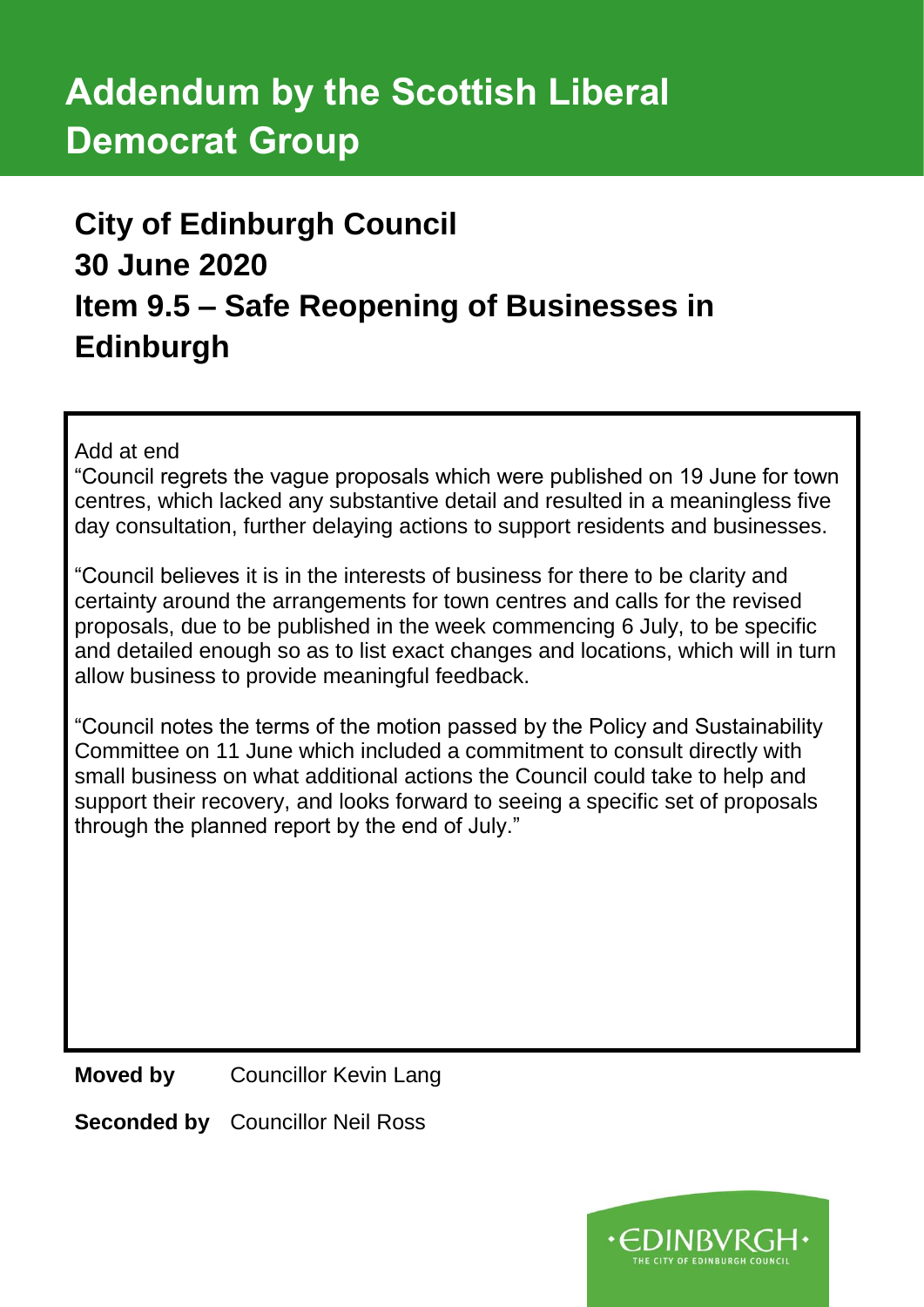### **City of Edinburgh Council 30 June 2020 Item 9.6 – Motion by Councillor Lezley Marion Cameron – Impact of Covid-19 on Equalities in Edinburgh**

Council

Replaces

"Council calls for a report to the Policy and Sustainability Committee within 3 cycles on actions taken"

with

"Council calls on the Chief Executive to continue reporting to Policy and Sustainability Committee, in a similar format as the report 6.1 to the same committee on 25 June 2020, to highlight actions taken"

**Moved by** Councillor Phil Doggart

**Seconded by** Councillor Jim Campbell

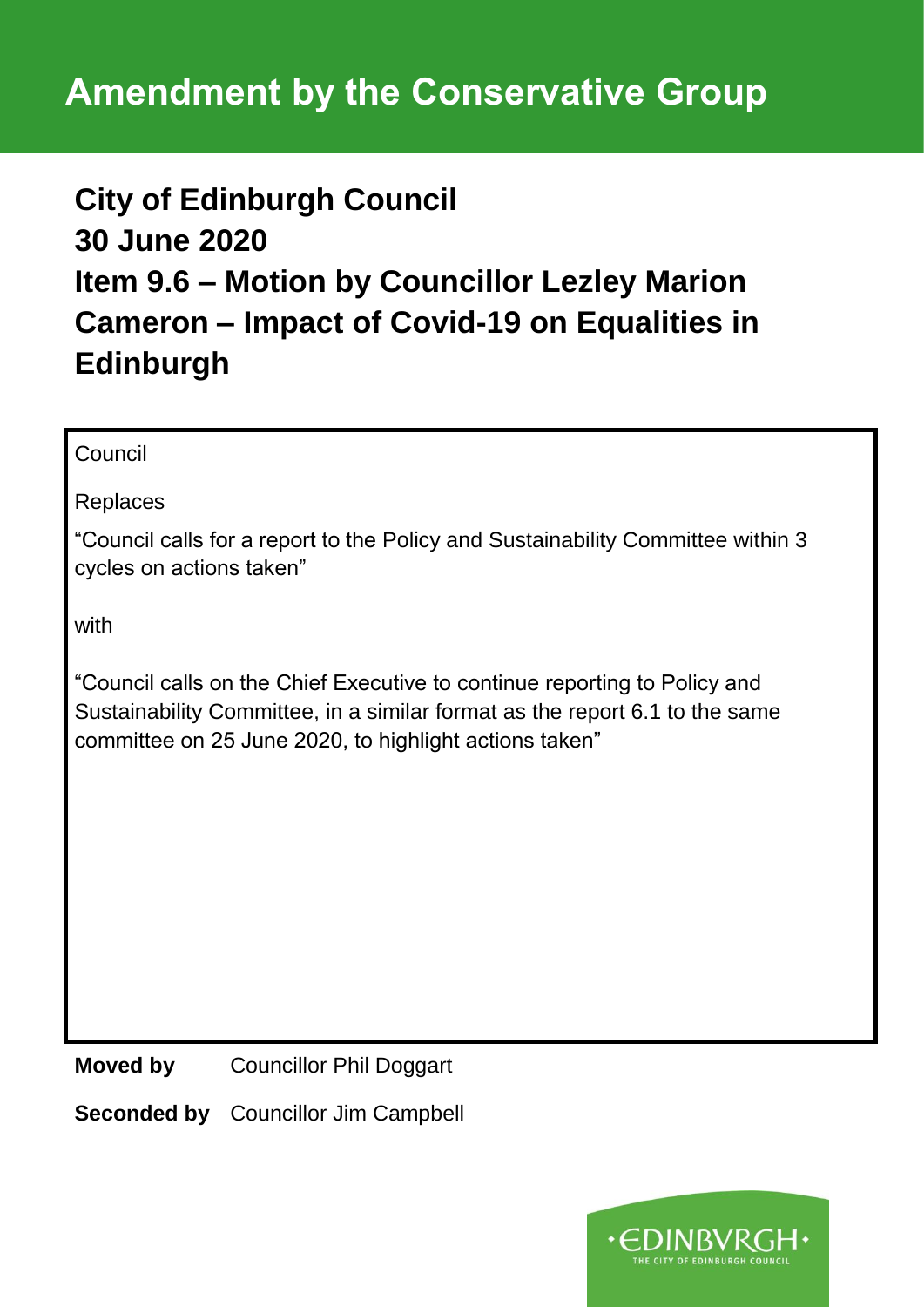### **City of Edinburgh Council 30 June 2020 Item 9.7 – Motion By Councillor Corbett – Green Recovery**

Agrees points 1-4 and replaces point 5 with:

Further notes the City Regional Deal partners are currently working with both Governments and partners to examine projects in the context of COVID-19 recovery plans for the city region and elements of this work are already being delivered, such as the work on a separate health and social care skills gateway as part of the skills programme. Agree Edinburgh Council as a partner will continue to ensure this work is in line with our own recovery and adaptation plans and drive towards net zero carbon by 2030.

**Moved by:** Councillor Adam McVey

**Seconded by:** Councillor Cammy Day

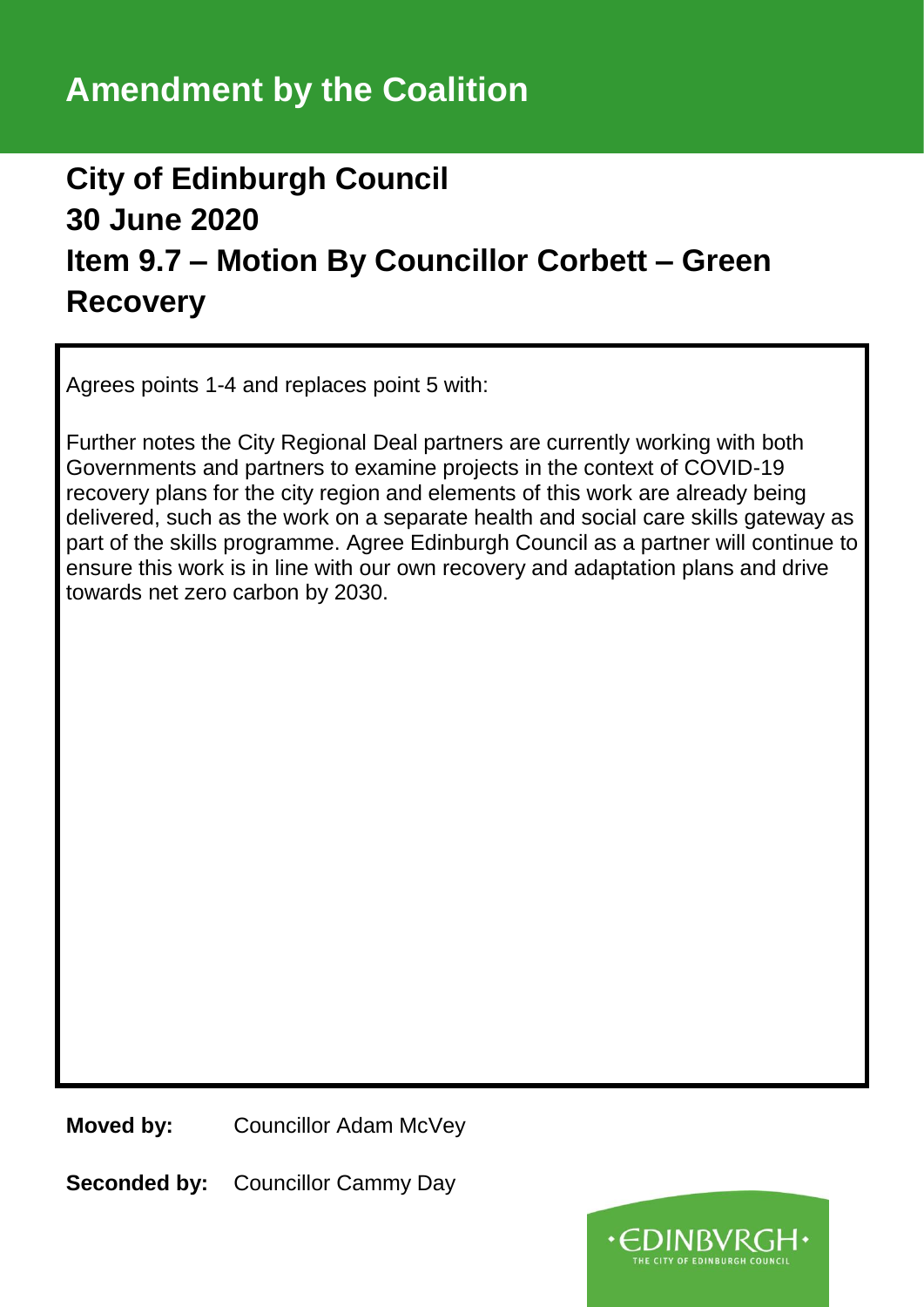### **City of Edinburgh Council 30 June 2020 Item 9.8 – Motion By Councillor Rust – Engagement with Employees**

Replaces all:

- 1. Notes that more than 80% of Scottish teachers and lecturers are members of EIS, the main teaching union;
- 2. Notes that both members and non-members of trades unions benefit from the terms and conditions negotiated by trades unions;
- 3. Notes that there are considerable benefits to employers of conducting negotiations with trades union representatives;
- 4. Thanks the trades unions for engaging constructively with Edinburgh Council to ensure staff and children's safety is properly considered in any plan to reopen schools;
- 5. Considers that the proposal to launch a consultation during the recovery phase of a pandemic would not be a good use of resources at this time;
- 6. Asks Council to continue to work constructively with trades unions and to encourage employees to consider joining a trades union;
- 7. Provide a Members briefing detailing the range of tools and opportunities for Employee engagement.

**Moved by:** Councillor Day

**Seconded by:** Councillor Rankin

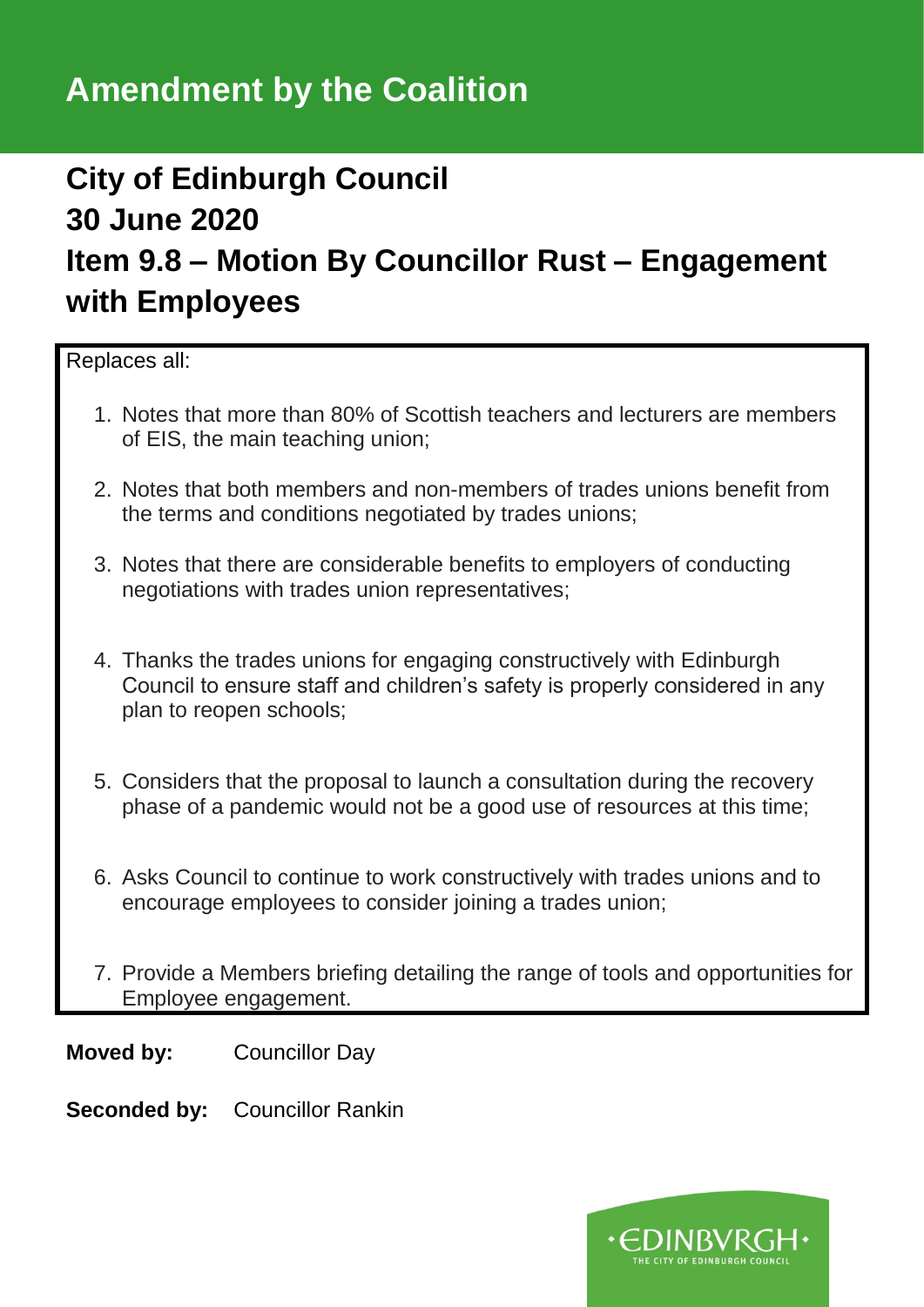### **Amendment by the Green Group**

### **City of Edinburgh Council 30 June 2020 Item 9.8 – Engagement with Employees**

Delete points 4 and 5.

Replace with

- 4) Notes the importance of Union membership in giving employees a unified voice in negotiations, legal support and other means of representation.
- 5) Therefore resolves that every council department and every school should encourage its employees to join a union and that an annual report detailing union membership statistics among council employees be brought to Policy and Sustainability committee in order for councillors to ensure that union membership is being encouraged and is thriving in the council.

**Moved by:** Councillor Alex Staniforth **Seconded by:**